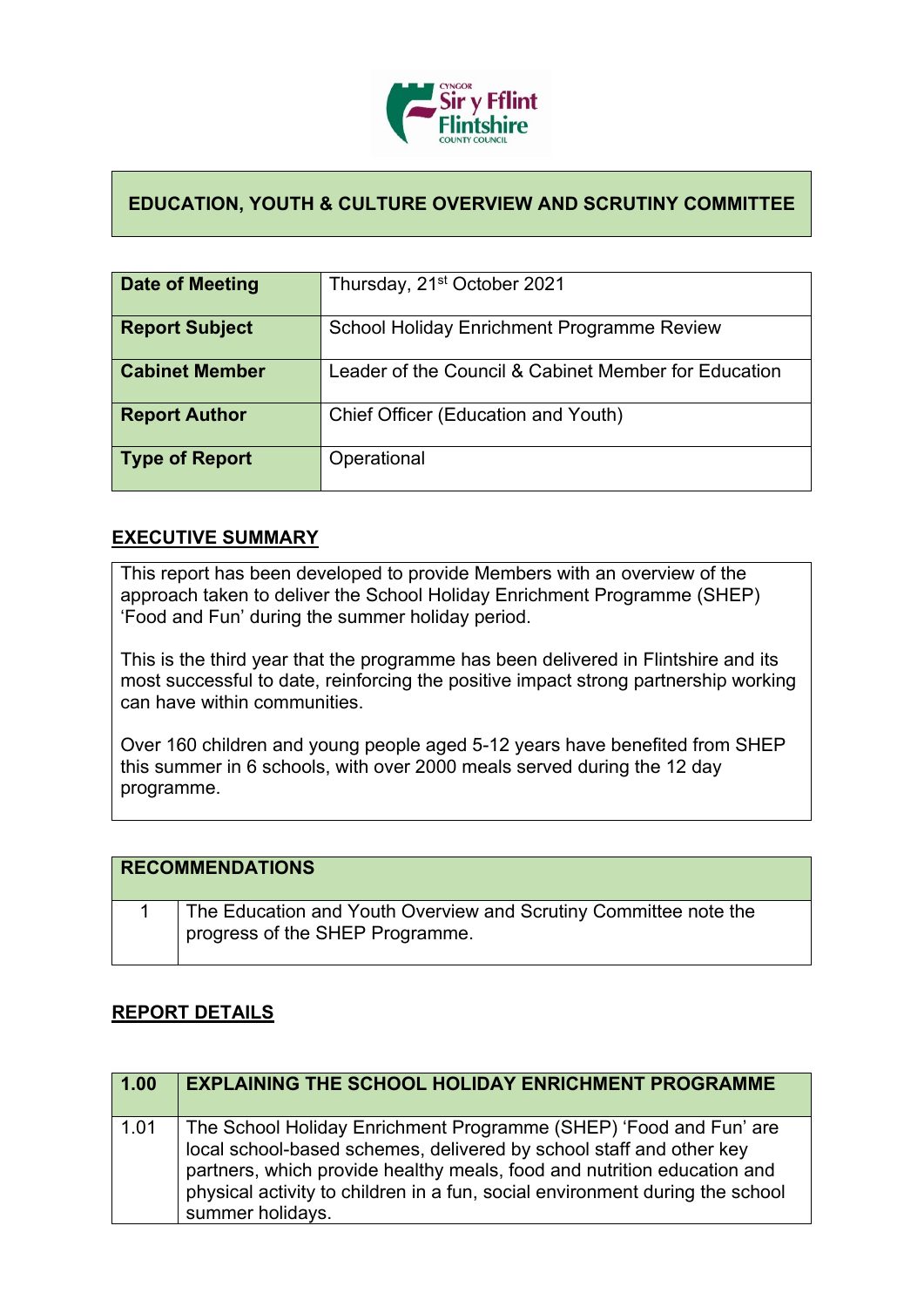| 1.02 | SHEP was first piloted in Wales in 2016 with 10 schools. By 2021 there<br>were 140 SHEP programmes delivered across 21 local authorities, in all 7<br>local health boards.                                                                                                                                                                                                                                                                |
|------|-------------------------------------------------------------------------------------------------------------------------------------------------------------------------------------------------------------------------------------------------------------------------------------------------------------------------------------------------------------------------------------------------------------------------------------------|
|      | Flintshire first participated in SHEP in 2018 with 2 schools which increased<br>to 4 schools in 2019. In 2020 SHEP was suspended due to the Covid-19<br>pandemic and resumed in 2021 with 6 schools engaged.                                                                                                                                                                                                                              |
|      | The Welsh Local Government Association (WLGA) oversee the programme<br>nationally and locally a steering group has been in place since 2017.<br>Funding is made available via an application process which is awarded once<br>the programmes have been delivered.                                                                                                                                                                         |
| 1.03 | Local authority maintained schools are eligible to apply for SHEP funding if<br>their Free School Meal (FSM) eligibility, for pupils aged 5 to 15 years is<br>16% or greater. Schools must be able to staff and resource SHEP for a<br>minimum of 12 days over at least 3 consecutive weeks of the school<br>summer holidays. The same cohort of up to 40 children should be<br>encouraged to attend all 12 days.                         |
|      | All eligible schools in Flintshire were invited to an information workshop in<br>March 2021 to understand more about the scheme. Thereafter 6 schools<br>agreed to deliver the programme in July - August 2021.                                                                                                                                                                                                                           |
|      | Ysgol Treffynnon and Queensferry Primary School had successfully<br>delivered the programme in previous years and this summer Ysgol<br>Maesglas, Ysgol Bryn Garth, Ysgol Bryn Gwalia and Connah's Quay High<br>School delivered the programme for the first time.                                                                                                                                                                         |
|      | One SHEP Co-ordinator and SHEP Assistant were identified at each<br>school and were required to complete the Nutrition Skills for Life Level 2<br>Community Food and Nutrition Skills qualification via attendance at<br>planned training during May and June. Safeguarding training, first aid and<br>food hygiene training were also required to be up to date for the purposes<br>of these roles.                                      |
| 1.04 | SHEP was open to current Year 6 pupils and existing Year 7 pupils at<br>Ysgol Treffynnon & Connah's Quay High sites. By utilising the transition<br>approach children were able to form relationships with peers from other<br>feeder primary schools, get to know existing Year 7 pupils and some of the<br>school staff, as well as familiarise themselves with the school building<br>before the new school term started in September. |
|      | Queensferry, Ysgol Bryn Garth, Ysgol Bryn Gwalia and Maesglas all<br>offered SHEP to Key Stage 2 pupils which enabled the children to connect<br>with other pupils and staff that they may not necessarily do in a regular<br>school day.                                                                                                                                                                                                 |
| 1.05 | SHEP took place 9.00am - 1.00pm four days each week from Monday<br>19th July until Thursday 5 <sup>th</sup> August 2021. Each day would commence with<br>a healthy breakfast, followed by a programme of physical activity and<br>Nutrition Education sessions, alongside creative play and enrichment.<br>Healthy snacks and lunch were provided.                                                                                        |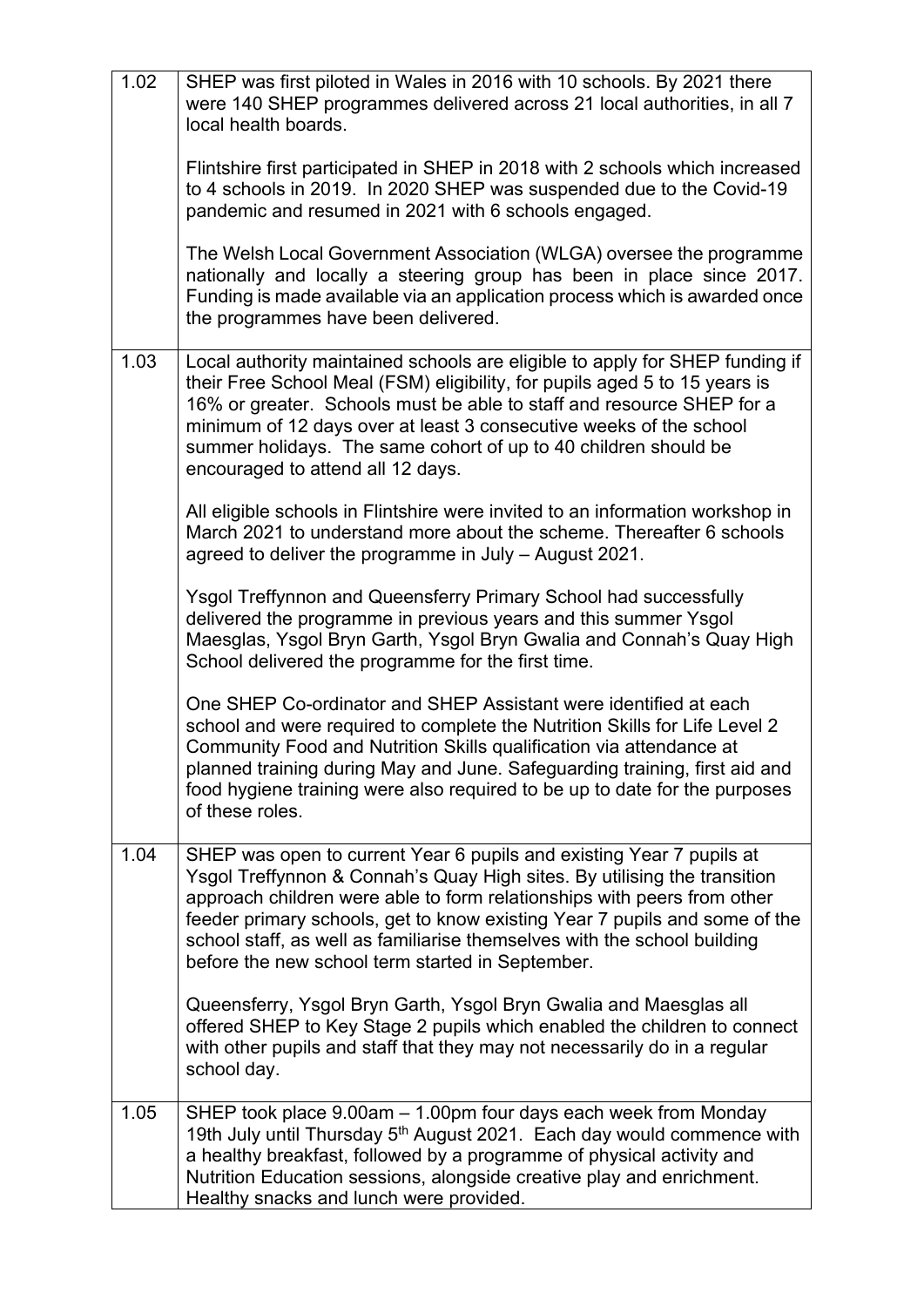|      | SHEP coordinators were required to devise a three week timetable which<br>incorporated the following core elements:<br>Nationally endorsed Food and Nutrition Education Sessions<br>A minimum of one hour of physical activity daily<br>Healthy breakfast and lunch provided by the school catering service<br>SHEP Coordinators were able to devise their own timetables to best suit<br>the needs of their children and young people and utilise resources already<br>available to them, including school staff, local community groups and<br>specialists.<br>In addition to the opportunities for physical activity each day, there was a<br>broad variety of enrichment activities on offer which included; cookery, first<br>aid, mindfulness and wood work. Craft activities included making dream<br>catchers, lava lamps from recycled bottles and graffiti name plaques were<br>also some of the experiences enjoyed by the participants. |
|------|-----------------------------------------------------------------------------------------------------------------------------------------------------------------------------------------------------------------------------------------------------------------------------------------------------------------------------------------------------------------------------------------------------------------------------------------------------------------------------------------------------------------------------------------------------------------------------------------------------------------------------------------------------------------------------------------------------------------------------------------------------------------------------------------------------------------------------------------------------------------------------------------------------------------------------------------------------|
| 1.06 | The SHEP programme is delivered across Wales using a partnership<br>approach involving schools, health professionals, local authorities and<br>community sports staff. In Flintshire this consists of Aura Leisure, NEWydd<br>Catering, BCUHB Dieticians and coordinated by the Healthy Schools<br>team.                                                                                                                                                                                                                                                                                                                                                                                                                                                                                                                                                                                                                                            |
|      | Aura Leisure committed to delivering a programme of structured sporting<br>activities and interactive games at each school. Sport Development staff<br>introduced 17 different sports during the course of the programme. The<br>most popular sports this year were dodge ball, tennis and rugby which<br>were enjoyed by boys and girls alike. 94% of the children who took part in<br>the sessions said that they had the opportunity to try a new sport that they<br>would like to try again.                                                                                                                                                                                                                                                                                                                                                                                                                                                    |
|      | NEWydd Catering provided all the food provision at each school, offering a<br>healthy breakfast, snack and lunch each day. The meals were prepared in<br>the kitchen at Ysgol Treffynnon and transported to all 6 sites.                                                                                                                                                                                                                                                                                                                                                                                                                                                                                                                                                                                                                                                                                                                            |
|      | Approximately 2000 meals were distributed to children over the 12 days.<br>88% of children surveyed ate breakfast when attending SHEP compared<br>with 64% on days the programme was not running. 97% ate lunch in<br>SHEP compared to 71% on days the programme was not running.                                                                                                                                                                                                                                                                                                                                                                                                                                                                                                                                                                                                                                                                   |
|      | Parents of children attending SHEP and their siblings have in previous<br>years been invited into school once each week to attend a family lunch but<br>due to Covid-19 restrictions this was not possible this year. However, as<br>an alternative means of parental engagement NEWydd provided six<br>healthy and delicious recipe cards, together with all of the ingredients<br>required. This approach encouraged families to take part in cooking<br>activities with their children at home.                                                                                                                                                                                                                                                                                                                                                                                                                                                  |
|      | The Public Health Wales Dieticians provided training to SHEP<br>Coordinators and/or Assistants staff which enabled them to gain an<br>accreditation in Nutrition Skills for Life Level 2 Community Food and<br>Nutrition Skills qualification. The dietetics team also provided schools with<br>the appropriate resources to enable delivery of the required nutrition<br>education sessions. All the nutrition activities have been developed                                                                                                                                                                                                                                                                                                                                                                                                                                                                                                      |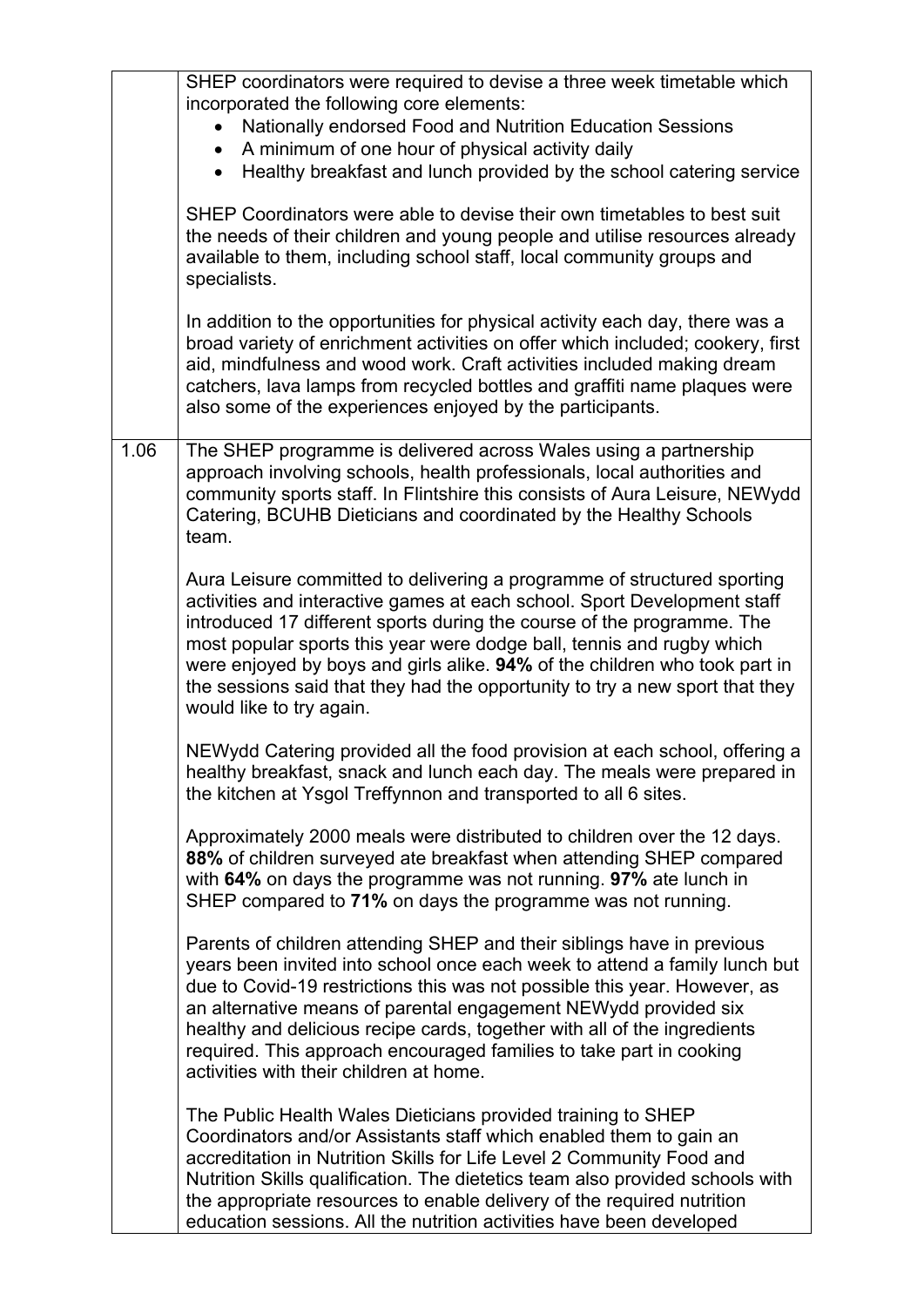|  | specifically for the SHEP programme, including extension activities for<br>literacy, oracy and numeracy skills. The dieticians observed staff deliver<br>two nutrition sessions at each school in order to quality assure the<br>sessions.                                                                                                                                                                 |
|--|------------------------------------------------------------------------------------------------------------------------------------------------------------------------------------------------------------------------------------------------------------------------------------------------------------------------------------------------------------------------------------------------------------|
|  | <b>95%</b> of the children and young people reported that they understood more<br>about being healthy after participating in the nutrition sessions whilst 85%<br>said they tried a new food for the first time.                                                                                                                                                                                           |
|  | The Healthy Schools team provided ongoing support for all SHEP<br>coordinators and worked alongside the external partners in order to fulfil<br>the SHEP criteria. Healthy Schools is the main contact with the WLGA and<br>manages the funding and coordination of the programme on behalf of the<br>local authority. Visits were made to each site to quality assure each SHEP<br>programme of delivery. |

| 2.00 | <b>RESOURCE IMPLICATIONS</b>                                                                                                                                                                                                          |
|------|---------------------------------------------------------------------------------------------------------------------------------------------------------------------------------------------------------------------------------------|
| 2.01 | SHEP is funded by the Welsh Government. For this year's programme<br>funding of £4.85 million was allocated. Each participating school had a<br>budget of £10,000 to deliver the programme for up to 40 children and<br>young people. |
| 2.02 | The Welsh Government have not confirmed funding beyond 2021.                                                                                                                                                                          |

| 3.00 | <b>IMPACT ASSESSMENT AND RISK MANAGEMENT</b>                                                                                                                                                                                                                                                                                     |
|------|----------------------------------------------------------------------------------------------------------------------------------------------------------------------------------------------------------------------------------------------------------------------------------------------------------------------------------|
| 3.01 | <b>Steering Group</b>                                                                                                                                                                                                                                                                                                            |
|      | The Flintshire SHEP steering group was established in 2017 to oversee<br>the coordination and delivery of the programme in Flintshire schools in line<br>with the WLGA criteria. The group consists of officers from Education,<br>NEWydd, Aura, BCUHB Dietetics, Family Information Service, Revenues<br>and Benefits and Play. |

| 4.00 | <b>CONSULTATIONS REQUIRED/CARRIED OUT</b>                                                                                                                                                                                                                                                                                                          |
|------|----------------------------------------------------------------------------------------------------------------------------------------------------------------------------------------------------------------------------------------------------------------------------------------------------------------------------------------------------|
| 4.01 | A national questionnaire for children participating in the SHEP Food and<br>Fun programme and their parents was provided by WLGA. All children<br>and parents were encouraged to complete the questionnaire during the<br>final week of the programme. Responses have been uploaded in full to<br>WLGA to inform their national evaluation report. |
|      | Initial findings following local analysis of the responses found:                                                                                                                                                                                                                                                                                  |
|      | 92% of children surveyed expressed how attending SHEP made their<br>summer holiday more enjoyable whilst 66% said that it has given them<br>more confidence to try something new.                                                                                                                                                                  |